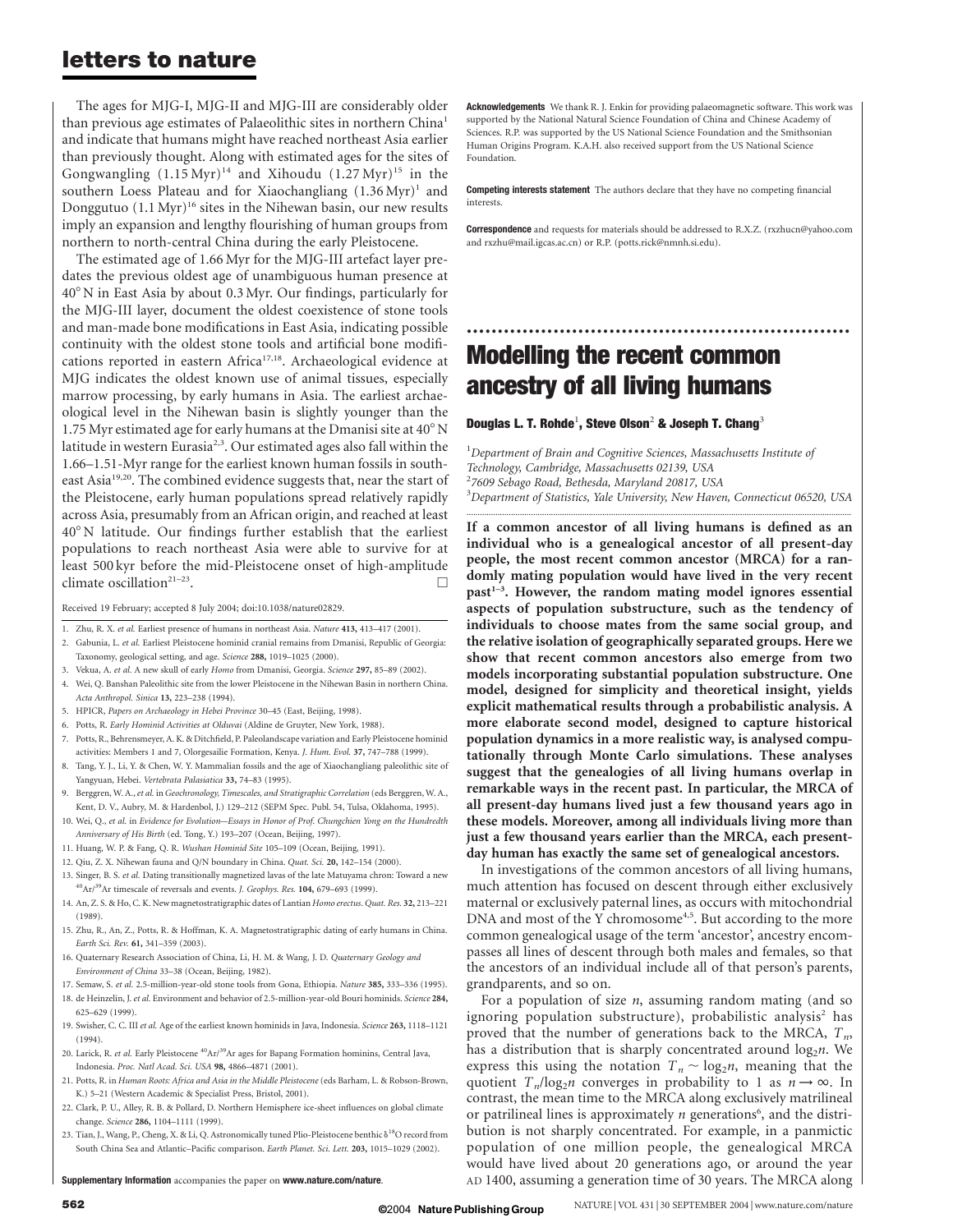#### Box 1 Graph-theoretical definitions

The length of a path in a graph, G, is the number of edges in the path. For each pair of nodes i and j in G, the distance  $d(i, j)$  is defined to be the length of a shortest path joining  $i$  and  $j$ . The radius of  $G$  is

$$
R = \min_{i \in G} \{ \max_{k \in G} d(i,k) \}
$$

and a node *i* is called a centre of G if max $_{k\in G}$  d(i, k) = R. Assume  $R \geq 1$ ; the case  $R = 0$  (G has one node) was treated previously<sup>2</sup>. For each centre node i, let  $S_i$  be a set of minimal size that consists of neighbours of node *i* and satisfies min  $\{d(j, k): j \in \{i\} \cup S_i\} \leq R - 1$  for all  $k \in G$ .  $H_i$  is defined as the number of nodes in  $\mathcal{S}_i$ ,  $H$  is the minimum of  $H_i$  over all centres  $i$ , and  $\varDelta = 1 - \frac{1}{H}.$  The diameter of  $G$  is  $D = \max_{i,k \in G} d(i, k).$ 

exclusively maternal lines would have lived something like 50,000 times earlier—in the order of one million generations ago.

As genealogical ancestry is traced back beyond the MRCA, a growing percentage of people in earlier generations are revealed to be common ancestors of the present-day population. Tracing further back in time, there was a threshold, let us say  $U_n$  generations ago, before which ancestry of the present-day population was an all or nothing affair. That is, each individual living at least  $U_n$ generations ago was either a common ancestor of all of today's humans or an ancestor of no human alive today. Thus, among all individuals living at least  $U_n$  generations ago, each present-day human has exactly the same set of ancestors. We refer to this point in time as the identical ancestors (IA) point. As with the MRCA point, the IA point is also quite recent in a randomly mating population:  $U_n \sim 1.77 \log_2 n$  generations ago<sup>2</sup>.

The major problem in applying these results to human populations is that mating is not random in the real world. Mating patterns are structured by geography, proximity, culture, language and social class. Nevertheless, even in populations with considerable internal structure, the time to the MRCA can be remarkably brief. To demonstrate this in a tractable mathematical model, consider a population of size  $n$  divided into randomly mating subpopulations that are linked by occasional migrants. The population is represented by a graph, G, with a node for each subpopulation. Edges indicate pairs of nodes that exchange a small number (for example, one pair) of migrants per generation. Let R denote the radius of G, and let  $\Delta$  be a quantity ranging between 0 and 1 that depends on the structure of G (see Box 1). A probabilistic analysis (see Supplementary Information) shows that as  $n \rightarrow \infty$ ,

 $T_n \sim (R + \Delta) \log_2 n$ . Furthermore, if we let D denote the diameter of the graph, then the number of generations,  $U_n$ , since the IA point satisfies  $U_n \sim (D + 1.77) \log_2 n$ .

Computer simulations accord with these theoretical predictions. Tables 1 and 2 give distributions of  $T_n$  and  $U_n$  for small populations of varying sizes in graphs with one node, three connected nodes, five fully connected nodes and for a ten-node graph loosely based on world geography as shown in Fig. 1. In these simulations, neighbouring subpopulations exchange one pair of migrants per generation. Each mean is calculated from 100 model runs. Although guaranteed to be accurate only for sufficiently large  $n$ , the theoretical predictions describe the simulations quite well even for models with just a few thousand individuals. Whenever *n* is doubled,  $T_n$  is expected to increase by  $R + \Delta$ , and  $U_n$  is expected to increase by  $D + 1.77$ . These predicted increases, which are listed in the last columns of Tables 1 and 2, agree closely with the simulation results.

To hazard a rough first guess about human recent common ancestors, we could extrapolate the results for the graph of Fig. 1 to a growing population with a final size of 250 million. When applying this model to a growing population, the fixed population size that provides the best approximation is the size at the time that the MRCA lived. We take this effective population size to be 250 million, which is approximately the global population in the year AD 1. Starting from  $n = 16,000$ , a population of 250 million is reached by doubling 14 times. Approximating the increases in  $T_n$  and  $U_n$ beyond the values seen in Tables 1 and 2 by their theoretical predictions for each doubling of *n*, we arrive at  $T_n \approx 34 + 14 \times 3 =$ 76 generations (about 2,300 years) and  $U_n \approx 74 + 14 \times 6.77 = 169$ generations (about 5,000 years). These estimates would suggest, with the exchange of just one pair of migrants per generation between large panmictic populations of realistic size, that the MRCA appears in about the year 300 BC, and all modern individuals have identical ancestors by about 3,000 BC. Such estimates are extremely tentative, and the model contains several obvious sources of error, as it was motivated more by considerations of theoretical insight and tractability than by realism. Its main message is that substantial forms of population subdivision can still be compatible with very recent common ancestors.

The dynamics of human subpopulations are much more complex than those in the simple graph model discussed above. Although these complexities make theoretical analysis difficult, a computer model incorporating more complicated forms of population substructure and migration allows the demographic history of human populations to be simulated. The Supplementary Information contains more details on the model and computations; here we briefly outline some of the main points.

This model is based on a simplified projection of the world's

| Simulations of T <sub>n</sub><br>Table 1 |             |             |             |             |              |       |  |  |
|------------------------------------------|-------------|-------------|-------------|-------------|--------------|-------|--|--|
| Graph                                    | $n = 1.000$ | $n = 2.000$ | $n = 4.000$ | $n = 8.000$ | $n = 16,000$ |       |  |  |
| One node                                 | 10.8(0.4)   | 1.8(0.4)    | 12.8 (0.4)  | 13.9 (0.3)  | 14.8 (0.4)   | 00.1  |  |  |
| Three fully connected nodes              | 14.0 (0.7)  | 15.6 (0.7)  | 17.1 (0.9)  | 18.9 (0.8)  | 20.3(1.0)    | . .50 |  |  |
| Five fully connected nodes               | 14.0 (0.5)  | 15.8 (0.5)  | 17.8 (0.5)  | 19.6 (0.5)  | 21.5(0.6)    | 1.75  |  |  |
| Ten-node graph shown in Fig. 1           | 21.1(1.3)   | 24.3(1.5)   | 27.6(1.5)   | 30.5(1.5)   | 33.8(1.7)    | 3.00  |  |  |

Means (standard deviations in parentheses) of  $T<sub>n</sub>$  (the number of generations back to the MRCA) for graph-structured populations exchanging a single pair of migrants per edge per generation. The last column shows  $R + \Delta$ , the expected asymptotic increase in  $T_n$  per doubling of n.

| Table 2 Simulations of $U_n$   |             |             |             |             |              |          |  |  |  |
|--------------------------------|-------------|-------------|-------------|-------------|--------------|----------|--|--|--|
| Graph                          | $n = 1.000$ | $n = 2.000$ | $n = 4.000$ | $n = 8.000$ | $n = 16.000$ | D + 1.77 |  |  |  |
| One node                       | 20.8(1.6)   | 22.6(1.5)   | 24.6(1.5)   | 26.5(1.6)   | 28.3(1.4)    | 2.77     |  |  |  |
| Three fully connected nodes    | 27.4(1.5)   | 30.3(1.4)   | 33.4(1.5)   | 36.2(1.7)   | 38.9(1.5)    |          |  |  |  |
| Five fully connected nodes     | 25.9(1.3)   | 28.9(1.4)   | 32.1(1.7)   | 35.3(1.5)   | 37.9(1.4)    | 2.77     |  |  |  |
| Ten-node graph shown in Fig. 1 | 46.3(2.7)   | 53.0(2.7)   | 59.8(2.7)   | 66.8 (2.9)  | 73.6 (2.7)   | 6.77     |  |  |  |

................................................................................................................................................................................................................................................................................................................................................................... Means (standard deviations in parentheses) of Un (the number of generations back to the IA point) for graph-structured populations exchanging a single pair of migrants per edge per generation. The last column shows  $D + 1.77$ , the expected asymptotic increase in  $U<sub>n</sub>$  per doubling of n.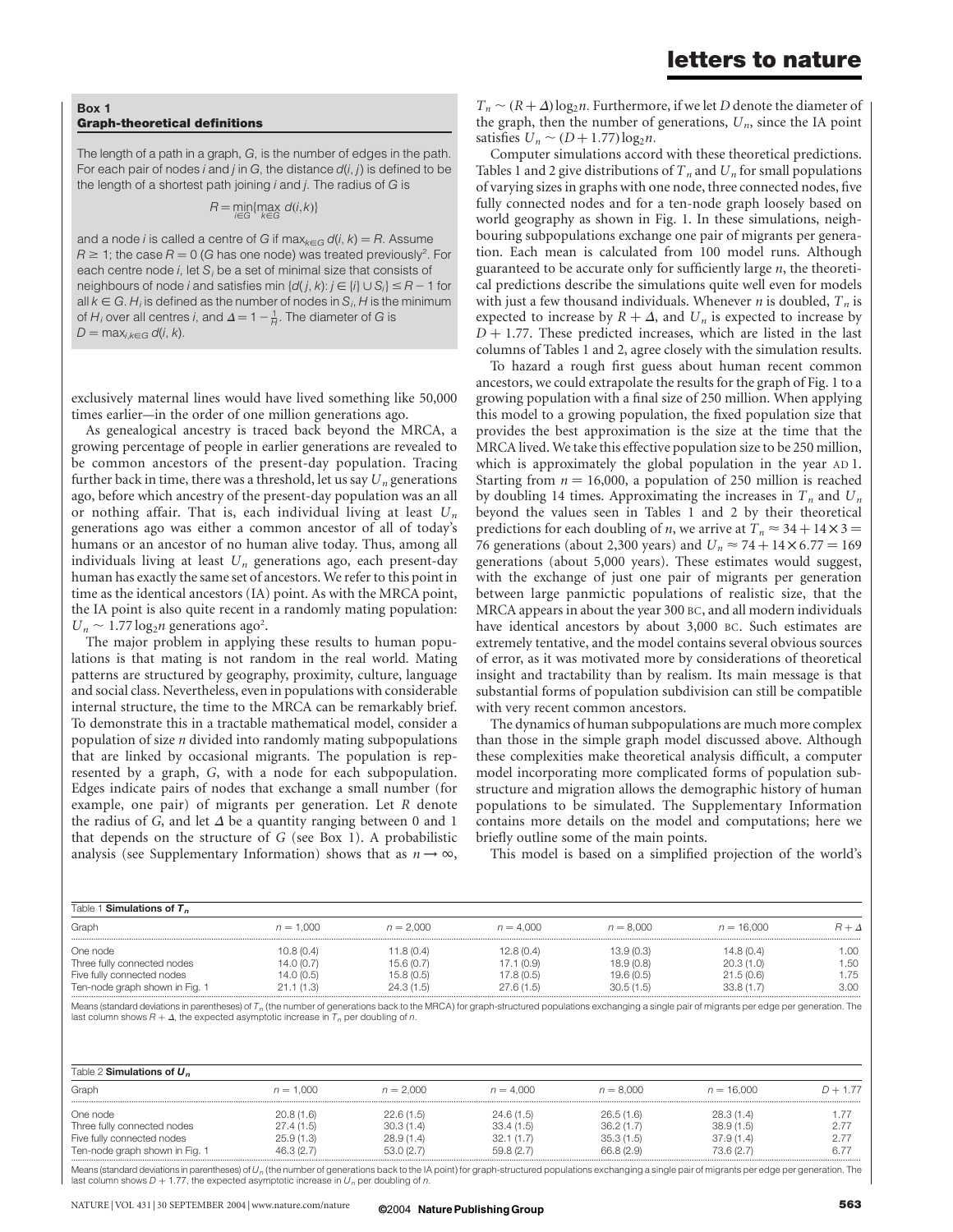### letters to nature



Figure 1 World map viewed as a ten-node graph. This graph has radius 3 and diameter 5.

actual inhabited land masses and has three levels of substructure: continents, 'countries' and 'towns.' Figure 2 depicts the model's geography and migration routes used before AD 1500, with the countries shown as squares and the number of towns per country differing from continent to continent. Towns and countries represent both the local geographical areas and the relevant social and ethnic groups from which most people find mates.

The model uses a simplified migration system in which each person has a single opportunity to migrate from his or her town of birth. The probabilities of leaving a town or a country are set at various levels to reflect different migration patterns. Migrants who move between towns can travel to any other town within the country. A migrant who leaves a country for another country within the same continent chooses the destination with a probability that diminishes as the inverse square of the geographical distance.

Each continent has a number of port countries from which migrants can travel to another continent. A fixed, large percentage (for example, 95% in some simulations) of the migrants through a

port come from the country in which the port is located, with the remainder drawn from other countries in the continent in proportion to their inverse squared distance. The value next to a port in Fig. 2 is its migration rate, in people per generation, and the date in parentheses indicates when the port opens, if it is more recent than the start of the simulation in 20,000 BC. When a port opens, there is usually a single generation of migration at a higher rate than the steady-state rate shown in the figure. After the year AD 1500, additional large ports, which are not shown, begin to open to simulate colonization of the Americas, Australia and elsewhere. Immediately before this, the native population of the Americas is markedly reduced to simulate the effects of European-introduced diseases<sup>7</sup>.

Generations overlap in this model and we explicitly simulated the lifespan and the times at which mating and reproduction events occur for each individual<sup>8,9</sup>, as described in more detail in Supplementary Information. The birth rate of each continent or island was individually adjusted so that the populations match historical



**Figure 2** Geography and migration routes of the simulated model. Arrows denote ports and the adjacent numbers are their steady migration rates, in individuals per generation. If

given, the date in parentheses indicates when the port opens. Upon opening, there is usually a first-wave migration burst at a higher rate, lasting one generation.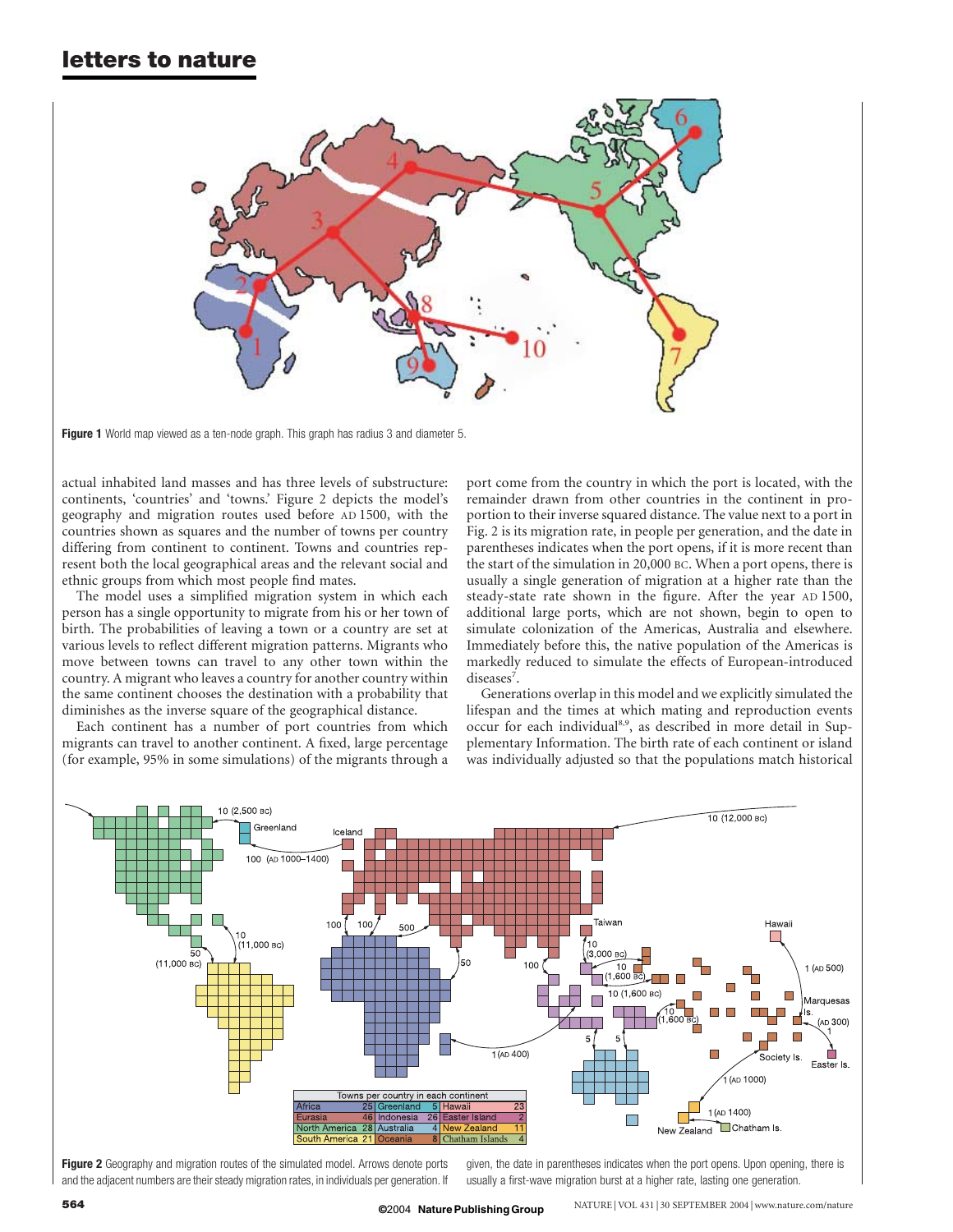estimates, and growth rates were higher in under-populated areas. Full-sized populations were used until the world population reached 50 million in 1,000 BC. Subsequently, birth rates were reduced to achieve a worldwide level of 55 million, carried out in such a way that sparsely populated areas were less affected. This limit was a computational necessity, but simulations show that population growth has little effect, especially if it occurs after the MRCA has died.

With 5% of individuals migrating out of their home town, 0.05% migrating out of their home country, and 95% of port users born in the country from which the port emanates, the simulations produce a mean MRCA date of 1,415 BC and a mean IA date of 5,353 BC. Interestingly, the MRCAs are nearly always found in eastern Asia. This is due to the proximity of this region to both Eurasia and either the remote Pacific islands or the Americas, allowing the MRCA's descendants to reach a few major world regions in a relatively short time.

Arguably, this simulation is far too conservative, especially given its prediction that, even in densely populated Eurasia, only 55.3 people will leave each country per generation in AD 1500. If the migration rate among towns is increased to 20%, the local port users are reduced to 80%, and the migration rates between countries and continents are scaled up by factors of 5 and 10, respectively, the mean MRCA date is as recent as AD 55 and the mean IA date is 2,158 BC. The predictions of the simple ten-node graph model sketched earlier fall somewhere between these dates and those of the more conservative computational model.

The model also can be used to calculate the percentage of ancestry that current individuals receive from different parts of the world. In generations sufficiently far removed from the present, some ancestors appear much more often than do others on any current individual's family tree, and can therefore be expected to contribute proportionately more to his or her genetic inheritance<sup>1,10,11</sup>. For example, a present-day Norwegian generally owes the majority of his or her ancestry to people living in northern Europe at the IA point, and a very small portion to people living throughout the rest of the world. Furthermore, because DNA is inherited in relatively large segments from ancestors, an individual will receive little or no actual genetic inheritance from the vast majority of the ancestors living at the IA point $12$ .

Several factors could cause the time to the true MRCA or IA point to depart from the predictions of our model. If a group of humans were completely isolated, then no mixing could occur between that group and others, and the MRCA would have to have lived before the start of the isolation. A more recent MRCA would not arise until the groups were once again well integrated. In the case of Tasmania, which may have been completely isolated from mainland Australia between the flooding of the Bass Strait, 9,000–12,000 years ago, and the European colonization of the island, starting in 1803 (ref. 13), the IA date for all living humans must fall before the start of isolation. However, the MRCA date would be unaffected, because today there are no remaining native Tasmanians without some European or mainland Australian ancestry.

No large group is known to have maintained complete reproductive isolation for extended periods. The populations on either side of the Bering Strait appear to have exchanged mates throughout the period documented in the archaeological record<sup>14</sup>. Religious isolates such as the Samaritans occasionally have absorbed migrants from outside the group<sup>15</sup>. Even populations on isolated Pacific islands have experienced occasional infusions of newcomers<sup>16</sup>. Even if rates of migration between some adjoining populations are very low, the time to the MRCA tends not to change substantially. For example, with a migration rate across the Bering Strait of just one person in each direction every ten generations, rather than the ten per generation in the more conservative simulation described earlier,  $T_n$  only increases from 3,415 years to 3,668 years. Conversely, other factors could reduce the time to the MRCA

from that predicted by the model. Examples of such factors include the existence of more diverse intercontinental migration routes, the large-scale movement and mixing of populations documented in the historical record<sup>17</sup>, marked individual differences in fertility<sup>18</sup>, and the population increase of the past two millennia, which would result in more migrants.

Actual migration rates among populations are very poorly known and undoubtedly have varied considerably in different times and places. Studies of hunter-gatherer groups and subsistence agricultural communities have found that anywhere from 1% (ref. 19) to as much as 30% (ref. 20) of mates are from outside the group. The tendency of most human groups to marry out with surrounding groups, at least to a limited extent, links networks of ancestry within specific regions (see http://www.compapp.dcu.ie/ $\sim$ humphrys/ FamTree/Royal/Famous.descents.html).

Given the remaining uncertainties about migration rates and real-world mating patterns, the date of the MRCA for everyone living today cannot be identified with great precision. Nevertheless, our results suggest that the most recent common ancestor for the world's current population lived in the relatively recent past perhaps within the last few thousand years. And a few thousand years before that, although we have received genetic material in markedly different proportions from the people alive at the time, the ancestors of everyone on the Earth today were exactly the same.

Further work is needed to determine the effect of this common ancestry on patterns of genetic variation in structured populations<sup>21-24</sup>. But to the extent that ancestry is considered in genealogical rather than genetic terms, our findings suggest a remarkable proposition: no matter the languages we speak or the colour of our skin, we share ancestors who planted rice on the banks of the Yangtze, who first domesticated horses on the steppes of the Ukraine, who hunted giant sloths in the forests of North and South America, and who laboured to build the Great Pyramid of Khufu.  $\Box$ 

Received 30 December 2003; accepted 14 July 2004; doi:10.1038/nature02842.

- 1. Wachter, K. W. in Genealogical Demography (eds Dyke, B. & Morrill, W. T.) 85–93 (Academic, New York, 1980).
- 2. Chang, J. T. Recent common ancestors of all present-day individuals. Adv. Appl. Probab. 31, 1002–1026, 1027–1038 (1999).
- 3. Derrida, B., Manrubia, S. C. & Zanette, D. H. On the genealogy of a population of biparental individuals. J. Theor. Biol. 203, 303–315 (2000).
- Ingman, M., Kaessmann, H., Pääbo, S. & Gyllensten, U. Mitochondrial genome variation and the origin of modern humans. Nature 408, 708–713 (2000).
- 5. Thomson, R., Pritchard, J. K., Shen, P., Oefner, P. J. & Feldman, M. W. Recent common ancestry of human Y chromosomes: Evidence from DNA sequence data. Proc. Natl Acad. Sci. USA 97, 7360-7365 (2000).
- 6. Hudson, R. R. in Oxford Surveys of Evolutionary Biology (eds Harvey, P. H. & Partridge, L.) 1–44 (Oxford Univ. Press, New York, 1990).
- 7. Stannard, D. E. American Holocaust: Columbus and the Conquest of the New World (Oxford Univ. Press, New York, 1992).
- 8. US National Office of Vital Statistics, Death Rates by Age, Race, and Sex, United States, 1900–1953, Vital Statistics—Special Reports Vol. 43 (US Government Printing Office, Washington DC, 1956).
- 9. Pletcher, S. D. Model fitting and hypothesis testing for age-specific mortality data. J. Evol. Biol. 12, 430–439 (1999).
- 10. Ohno, S. The Malthusian parameter of ascents: What prevents the exponential increase of one's ancestors? Proc. Natl Acad. Sci. USA 93, 15276–15278 (1996).
- 11. Derrida, B., Manrubia, S. C. & Zanette, D. H. Distribution of repetitions of ancestors in genealogical trees. Physica A 281, 1–16 (2000).
- 12. Wiuf, C. & Hein, J. On the number of ancestors to a DNA sequence. Genetics 147, 1459–1468 (1997).
- 13. Jones, R. Tasmanian archaeology: Establishing the sequences. Ann. Rev. Anthropol. 24, 423–446 (1995).
- 14. Fitzhugh, W. W. & Chausonnet, V. (eds) Crossroads of Continents: Cultures of Siberia and Alaska (Smithsonian Institution Press, Washington DC, 1988).
- 15. Bonné-Tamir, B. et al. Maternal and paternal lineages of the Samaritan isolate: Mutation rates and time to most recent common male ancestor. Ann. Hum. Genet. 67, 153-164 (2003).
- 16. Morton, N. E., Harris, D. E., Yee, S. & Lew, R. Pingelap and Mokil atolls: Migration. Am. J. Hum. Genet. 23, 339–349 (1971).
- 17. Hoerder, D. Cultures in Contact: World Migrations in the Second Millennium (Duke Univ. Press, Durham, North Carolina, 2002).
- 18. Zerjal, T. et al. The genetic legacy of the Mongols. Am. J. Hum. Genet. 72, 717-721 (2003).
- 19. Weiss, K. M. & Maruyama, T. Archeology, population genetics and studies of human racial ancestry. Am. J. Phys. Anthropol. 44, 31–50 (1976).
- 20. Ward, R. H. & Neel, J. V. Gene frequencies and microdifferentiation among the Makiritare indians. IV. A comparison of a genetic network with ethnohistory and migration matrices; a new index of genetic isolation. Am. J. Hum. Genet. 22, 538–561 (1970).